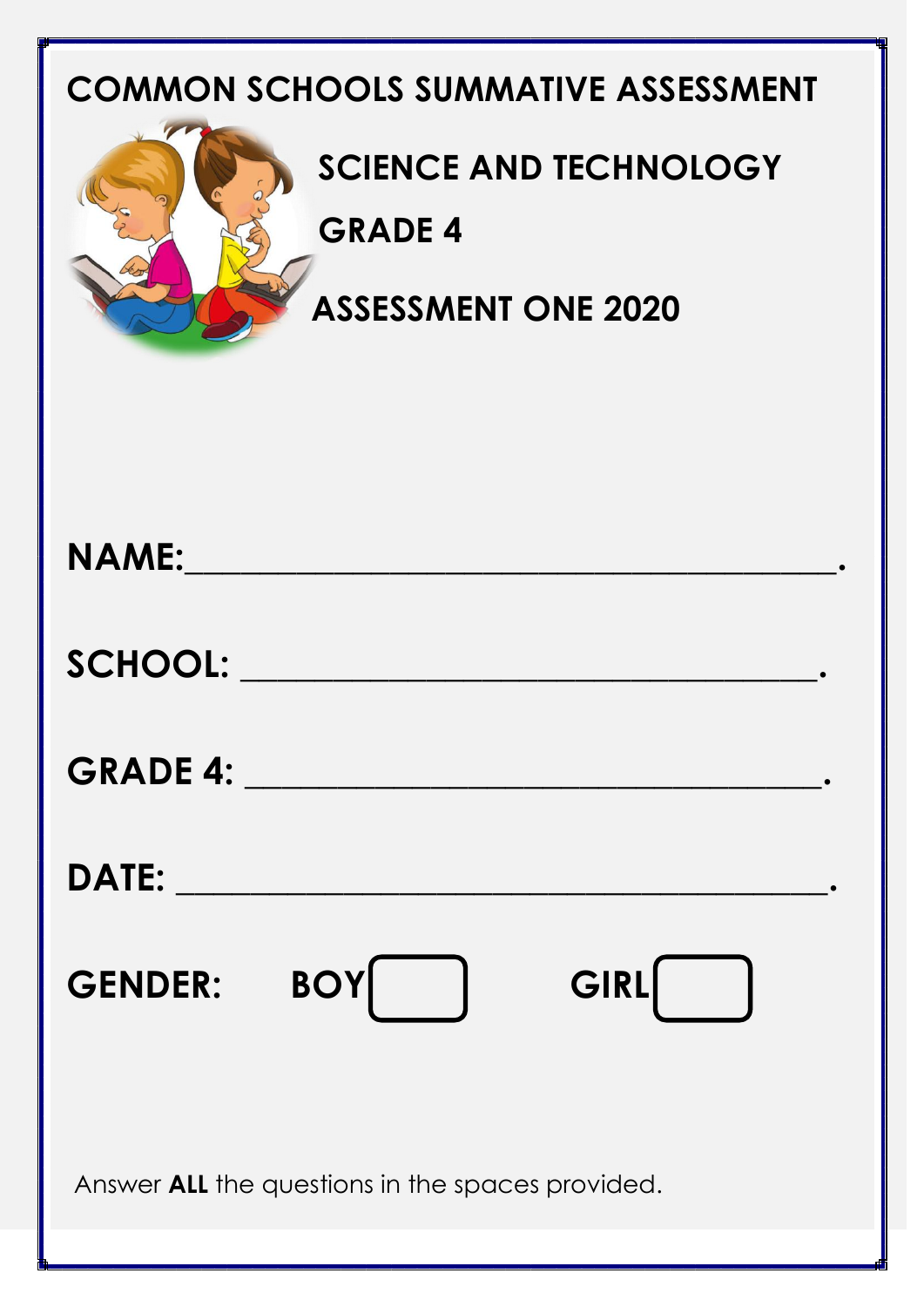### **Strand/ Substrand: Living things (plants and animals) Task 1**

From the box below circle non living things.

cow rock cactus computer ship table

**(\_\_/3marks)**

| Write down characteristics of plants. |          |
|---------------------------------------|----------|
|                                       |          |
|                                       |          |
|                                       |          |
|                                       | /4marks) |
|                                       |          |

Ratemo a grade 4 pupil at Bahati Primary planted seeds in the school garden and watered them regularly. He observed as they germinated and recorded the changes as the seedlings grew.

a)He found out that plants need \_\_\_\_\_\_\_\_\_\_\_,

 $\overline{\phantom{a}}$  to grow. **b)**What is the importance of plants to other living things.

\_\_\_\_\_\_\_\_\_\_\_\_\_\_\_\_\_\_\_\_\_\_\_\_\_\_\_\_\_\_\_\_\_\_\_\_\_\_\_\_\_\_\_\_. **(\_\_/4marks)**

Which problem have you found affecting plants in your community?

What plan do you have to stop the problem?

| <b>Problem affecting plants.</b><br>(1mark) | <b>Action I will take. (2marks)</b> |
|---------------------------------------------|-------------------------------------|
|                                             |                                     |

Features that identify plants and animals as living things are called? \_\_\_\_\_\_\_\_\_\_\_\_\_\_\_\_\_\_\_\_\_\_\_\_\_\_\_\_\_\_\_\_\_\_\_\_\_\_\_\_\_\_. **(\_\_/1mark)**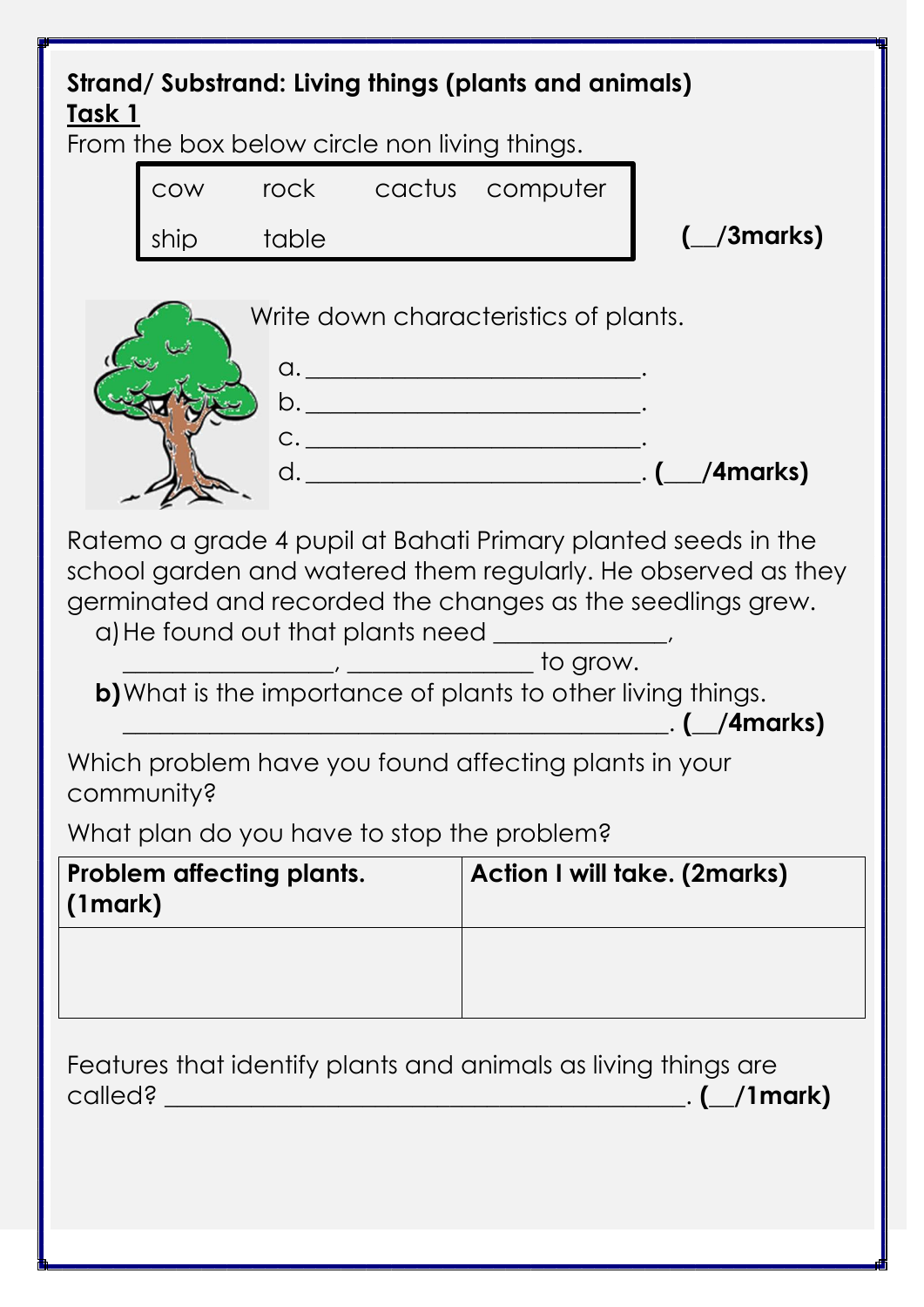# **Task 2**

#### **Study the pictures below.**

What characteristics of living things is shown.



**(\_\_\_/4marks)**

Grade four pupils visited a farm near their school and saw the animal below

Write down what causes death of animals.